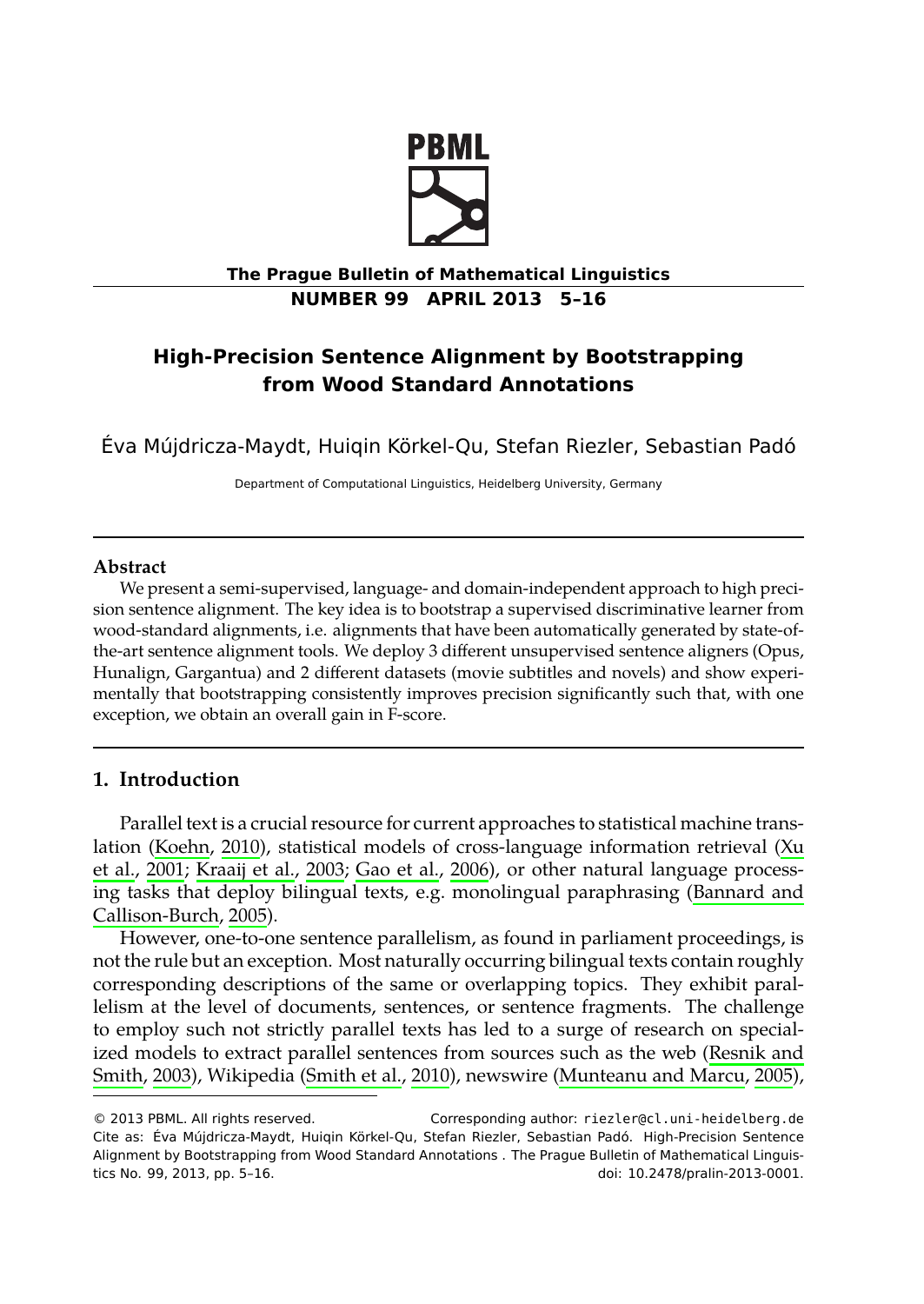### PBML 99 APRIL 2013

or patents (Utiyama and Isahara, 2007; Lu et al., 2009).

Instead of devising another specialized method for sentence alignment on noisy data, we propose a general two-step model in which a discriminative learner is bootstrapped from data generated by state-of-the-art unsupervised sentence alignment tools. This architecture makes our approach semi-supervised, language- and domainindependent, and applicable to data of various degrees of parallelism. Our bootstrapping methods works as follows: In a first step, [we produce](#page-11-1) l[arge](#page-11-1) amount[s of machine](#page-11-2) [align](#page-11-2)ments using [state-of-the-art sentence a](#page-10-7)ligners. In a second step, we train a discriminative learner on the "wood standard" annotations created in the first step. This combination of arbitrary amounts of machine aligned data and an expressive discriminative learner provides a boost in precision. We evaluate our approach on two datasets: movie subtitles and novels. The efficiency of our approach is ensured by using a moving window of 50 sentence pairs above and below a diagonal of 1-to-1 alignments to break down the huge number of possible alignments (especially in the absence of paragraph breaks, as is the case for movie subtitles). We deploy 3 different unsupervised sentence align[ers \(Hunalign \(Varga et](#page-10-8) al., 2005), Opus (Tiedemann, 2007), Gargantua (Braune and Fraser, 2010)) for machine labeling. Our experiments show that bootstrapping a discriminative learn[er significantly improves pr](#page-11-3)[ecision in](#page-10-9) [all ca](#page-10-9)ses and, with one e[xception, also results in an o](#page-10-6)[v](#page-10-7)[erall gain in](#page-10-5)[F-sco](#page-10-5)[re.](#page-10-7)

### **[2. R](#page-10-10)elated work**

Most approaches break the sentence alignment problem down into document alignment, e.g. using IR techniques, and a procedure for extracting parallel sentence pairs, e.g., by length-based alignment (Gale and Church, 1993). Typically, sentence pairs are filtered further in a second step on the basis of word alignment s[cores. These word](#page-10-7) alignments can be obtained from dictionaries (Utiyama and Isahara, 2007; Lu et al., [2009](#page-10-7)), external sources (Munteanu and Marcu, 2005; Smith et al., 2010), or from the preliminary senten[ce pairs obta](#page-11-2)i[ned i](#page-11-2)n the first step (Braune and Fraser, 2010; Moore, 2002). As an alternative to filtering, word alignments can be integrated as features in a maximum-entropy or CRF model (Munteanu and Marcu, 2005; Smith et al., 2010).

Our approach uses a different kind of two-step approach where a discriminative learner is trained on data that has been machine labeled by state-of-the-art sentence aligners. While our discriminative learner is based on offline computable word-level features, more complex features are hidden in the sentence aligners used in the first step. These may include a word alignment model (e.g., Gargantua (Braune and Fraser, 2010)) or use features that are available only for particular data domains, such as time stamp information (Tiedemann, 2007).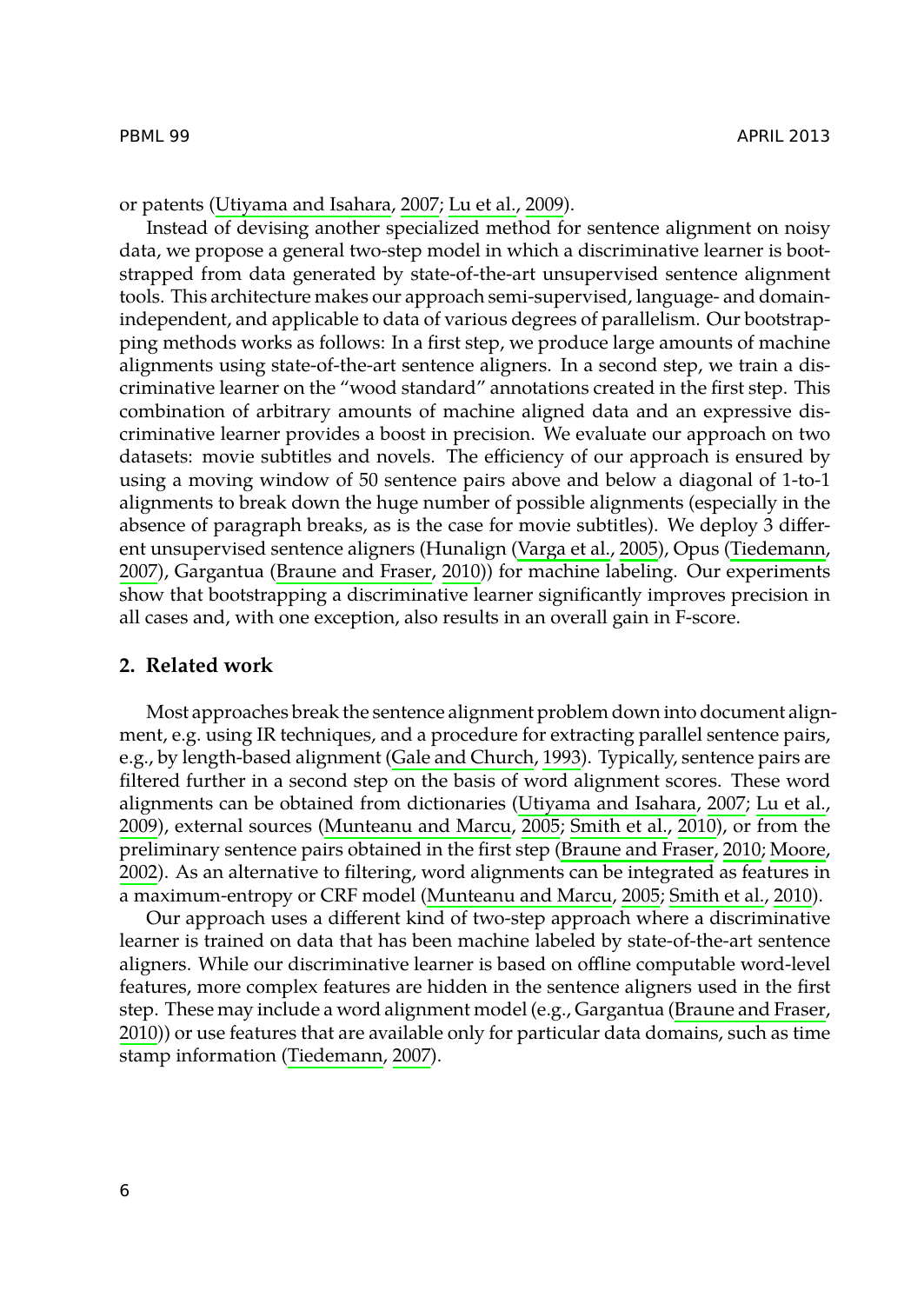<span id="page-2-0"></span>

<span id="page-2-1"></span>*Figure 1. Example of alignment matrix. Circles represent sentence pairs and are labeled with (source sentence ID; target sentence ID). Bold circles stan[d for 1:1 gold](#page-10-11) alignments, bold squares for 1:*n *and* n*:1 alignme[nts. Note that targ](http://wapiti.limsi.fr)et sentence 3 [rem](#page-10-11)ains unaligned; target senten[ce 5 participates in a 2:1 alignment \(label](http://www.cl.uni-heidelberg.de/~mujdricz/software/CRFalign/) S2); and [source se](http://www.cl.uni-heidelberg.de/~mujdricz/software/CRFalign/)ntence 8 takes place in a 1:3 alignment (label T3). Filled circles denote model predictions.*

## **3. Implementation of discriminative sentence alignment**

Our toolkit, called *CRFalign*, is implemented in Java and relies heavily on the fast conditional random field sequence classifier *Wapiti*(wapiti.limsi.fr) (Lavergne et al., 2010), deploying the expressiveness and flexibility of supervised learning with linear classifiers. Our code is available at www.cl.uni-heidelberg.de/~mujdricz/software /CRFalign/ and includes the following:

- functions for encoding alignment as sequence labeling problem (see Section 3.1),
- feature functions and interface to *Wapiti* training (see Section 3.2),
- beam search and pruning functions,
- scripts for evaluation and significance testing,
- example corpora and detailed usage instructions.

#### **3.1. Problem encoding**

In contrast to simpler sequence labeling problems like part of speech tagging, where we have a sequence of observations to each of which a single label is assigned, the sentence alignment task involves *two* independent sequences, the source and the target corpus. We turn the sentence alignment problem into a set of sequence labeling problems using a *diagonalization* strategy in an alignment matrix, as shown in Figure 1.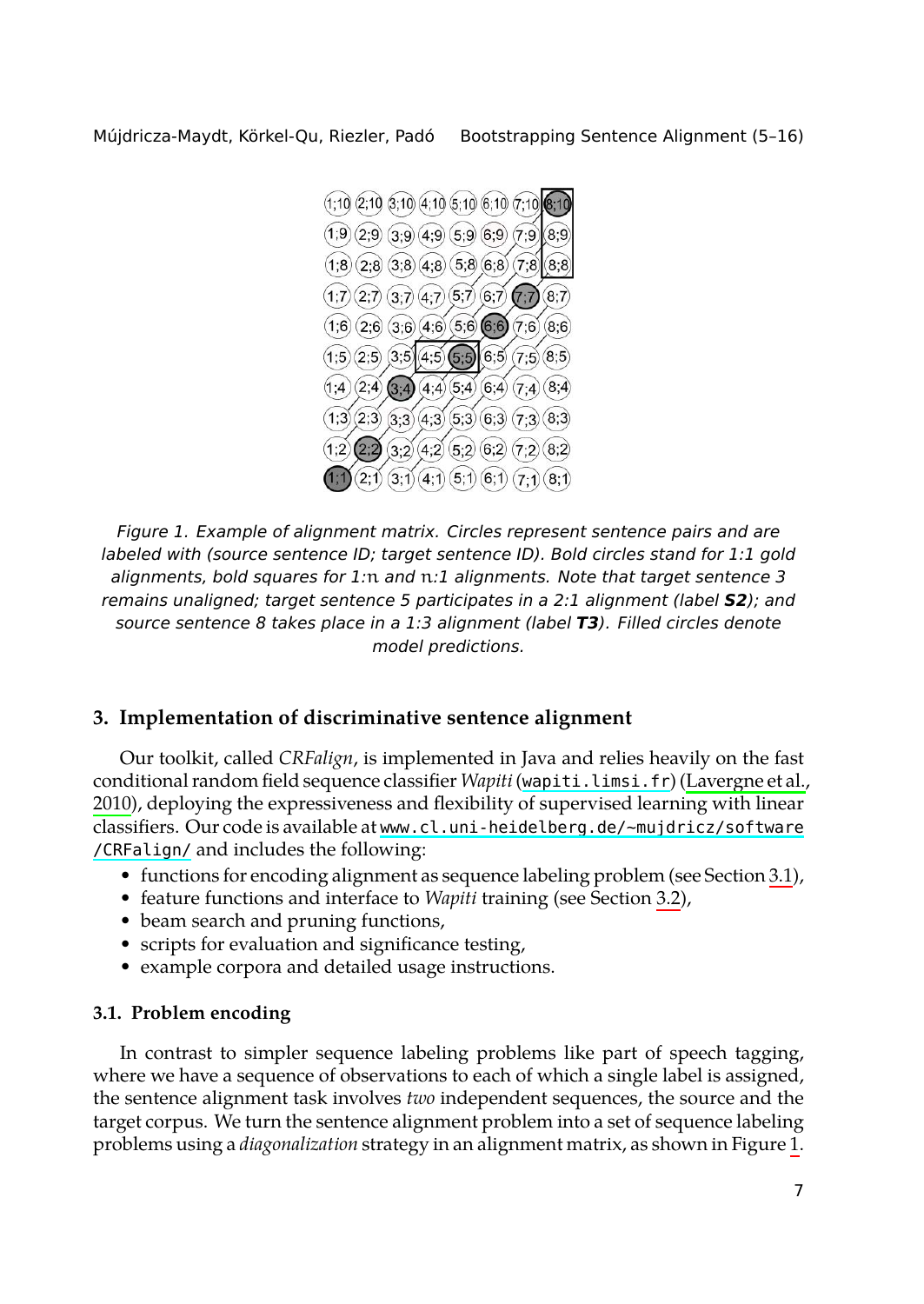#### PBML 99 APRIL 2013

This strategy exploits the observation that sentence alignments (like word alignments) tend to follow diagonals in the alignment matrix (Gale and Church, 1993). In other words, the diagonals represent the direction of the most important statistical dependencies: An alignment of sentence pair (n;m) is strong evidence for an alignment at (n+1;m+1). To exploit these dependencies in a linear-chain CRF, we encode each diagonal<sup>1</sup> from an alignment matrix as one sequence labeling problem. For example, one labeling problem would consist of the observation sequence *⟨*(1; 1),(2; 2), . . .*⟩* and another one of the observation sequence  $\langle (2;1), (3;2), \ldots \rangle$ . These sequences capture dependencies between adjacent 1:1 alignments. However, they are unable to directly express the dependencies in 1:n and n:1 alignments, and we express them through labels. We use a set of six labels that express different alignment configurations, defined as follows:

- **1:1 alignments.** If (p;q) is an alignment and no other sentences are aligned with either p or q, the observation (p;q) is labeled with **T**.
- **2:1 alignments.** If  $(p-1;q)$  and  $(p;q)$  are alignments and no other sentences are aligned with either p or q, then the observation (p;q) is labeled with **S2**.
- **3:1 alignments.** If  $(p-2;q)$  $(p-2;q)$  $(p-2;q)$   $(p-1;q)$  and  $(p,q)$  are alignments and no other sentences are aligned with either p or q, then the observation (p;q) is labeled with **S3**.
- **1:2 alignments.** If (p;q-1) and (p;q) are alignments and no other sentences are aligned with either p or q, then the observation (p;q) is labeled with **T2**.
- **1:3 alignments.** If  $(p;q-2)$ ,  $(p;q-1)$  and  $(p;q)$  are alignments and no other sentences are aligned with either p or q, then the observation (p;q) is labeled with **T3**.
- **Incomplete alignments and unaligned sentences.** All other observations (p;q) are labeled with **F**. This case applies both if p or q are unaligned or if they are part of a larger alignment block.

Therefore, the label sequence in Figure 1 for the observation sequence starting with (1;1) is **T T F F S2 T T F**, and the label sequence for the observation sequence starting with (1;2) is **F F T F F F F F**. This label set is unable to model m:n alignments with  $m, n > 1$ , or 1:n or n:1 alignments with  $n > 3$ , but these alignments typically only make up a small fraction of the data, and the cost incurred from introducing more labels exceeds possible benefits.

We apply two optimizations to this process concerning the selection of training and test data to address the predominance of the label **F** in the entirety of alignment matrices. First, we restrict our attention to a subset of all diagonals, exploiting the observation that true alignments usually appear near the first diagonal (the observation sequence starting with  $(1;1)$ ). Therefore, we only consider diagonals  $(n;m)$  where the difference between n and m is smaller than or equal to 50. If the lengths of the texts are very different, we furthermore extend our diagonal set on the axis of the longer

<sup>&</sup>lt;sup>1</sup> We define a diagonal in a matrix of sentence numbers of two parallel texts as a chain of sentence pairs (*source sentence number*; *target sentence number*) in which the sentence numbers of each next pair are incremented by 1 on both sides.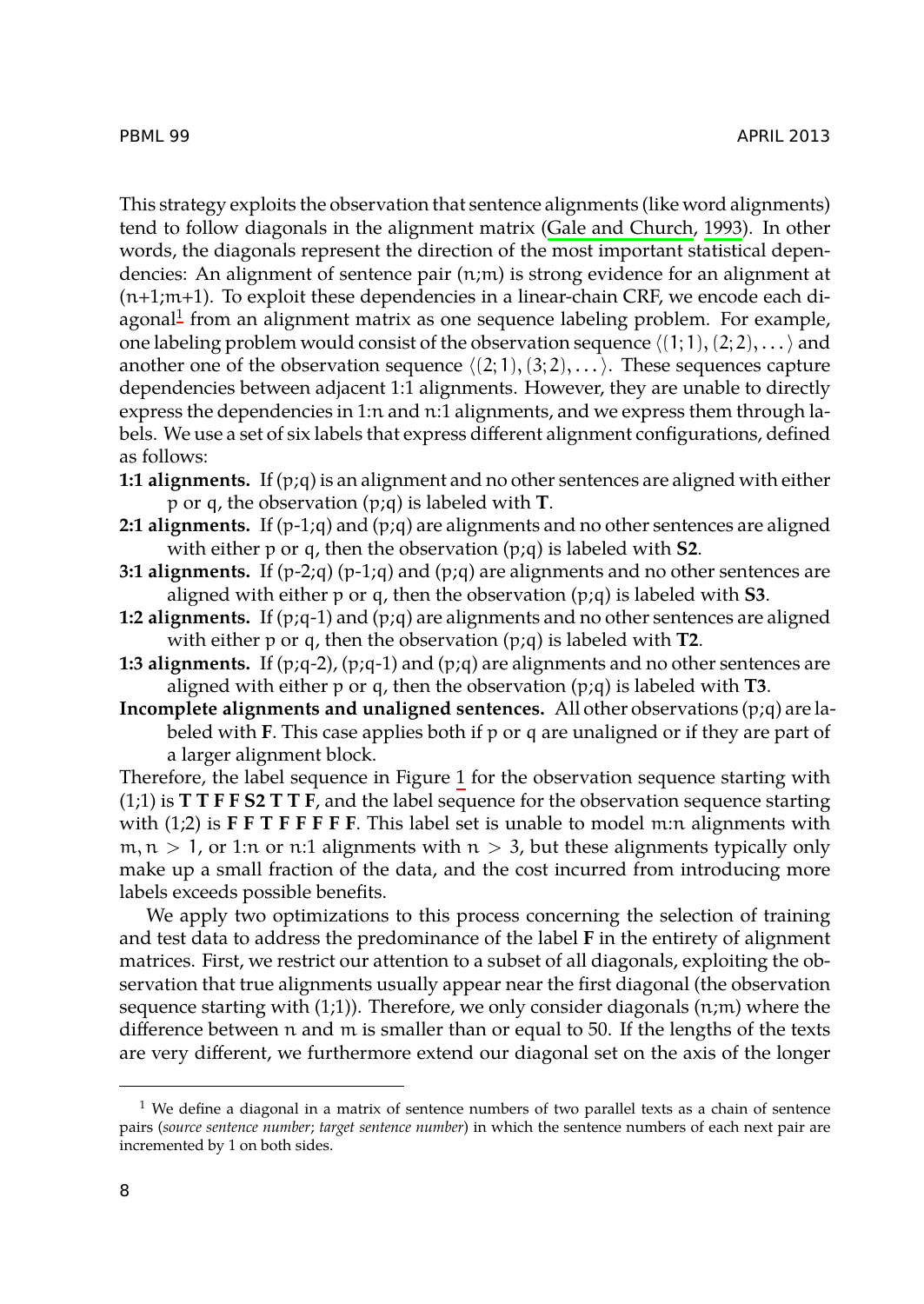text. If the source text is x sentences longer than the target text, then we take all diagonals [with starting point from](#page-10-12)  $(1; 51)$  up to  $(51 + x; 1)$ . In the inverse case, we take the diagonals with starting point from  $(1; 51 + x)$  up to  $(51; 1)$ .

The second optimization performs further pruning within this diagonal window: We remove any subsequences of the diagonals that contain more than 15 **F** labels in a ro[w i](#page-4-0)f no other labels follows. This second optimization applies to the training data only, since the test data do not have any access to the labels.

## **3.2. Features**

We use four types of features, all of [which are inspired by w](#page-10-8)ork on word alignment (Blunsom and Cohn, 2006): (1), length features; (2), position features; (3), similarity features; (4), sequence features. We lift these features to the sentence level. All features, with the exception of the POS agreement feature, are language-independent and can be precomputed from raw text, without the need for linguistic preprocessing.<sup>2</sup> Consequently, our model carries over to other language pairs and to other corpora.

**Length ratio.** In true alignments, the ratios of source and target sentence lengths can be assumed to be normally distributed (Gale and Church, 1993). The length ratio is an important indicator if a source sentence and a target sentence are a true alignment. We use one feature that captures this intuition. For source and target sentences with m and n words respectively, it is defined as follows:

$$
lengthRatio = min(\frac{m}{n}, \frac{n}{m}).
$$

**Position ratio.** Sentences that are at similar (relative) positions in source and target files are more likely to be aligned than those which are far away from each other. To describe this characteristic of the sentence alignment, we calculate the position ratio. For [source sentenc](#page-10-13)es and target sentences at positions p and q, and source and target corpora with s and t sentences, the position ratio is defined as

$$
\text{positionRatio} = |\frac{p}{s} - \frac{q}{t}|.
$$

<span id="page-4-0"></span>**POS similarity.** Grammatical agreement between sentences can be evidence that they are aligned. This intuition can be operationalized at the part of speech level. For example, if there are two nouns in the source sentence, there is an increased probability to see two nouns in the target sentence. We obtain POS tags from the TreeTagger (Schmid, 1994) and define a simple cross-lingual mapping. The POS agreement

 ${}^{2}$ As we will see in the experimental evaluation, the contribution of the POS similarity feature is marginal, thus vindicating our claim of language independence.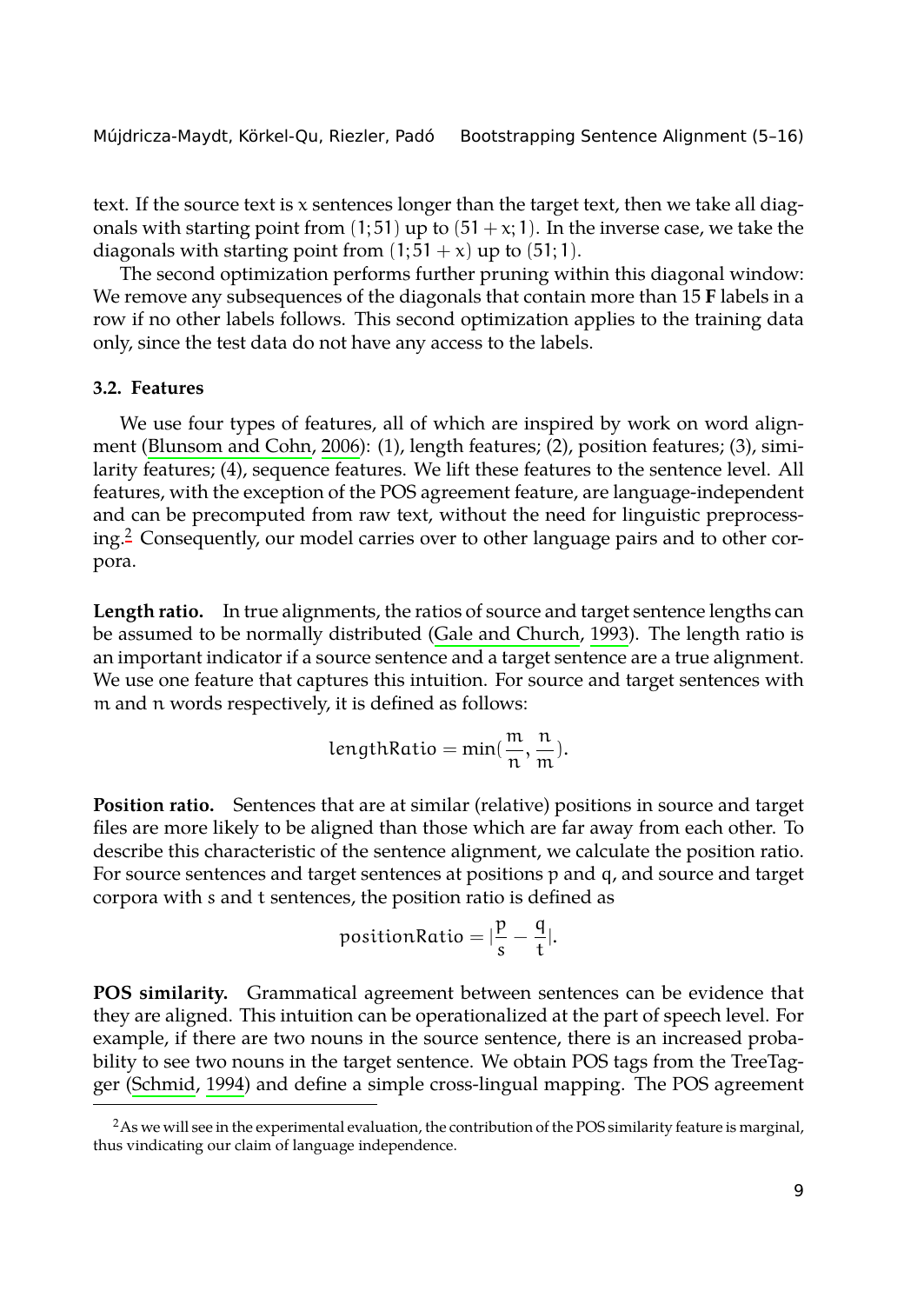feature is defined as the normalized (by sentence length) overlap between the POS tags of a source and target sentence.

**Orthographic similarity.** The agreement of named entities and internationally used words in a sentence pair is another strong signal for true alignment. We compute an orthographic similarity-based feature which counts matching words in source and target sentence that contain non-lower-case characters, such as *IBM*, *Oct*, or *2*.

**Punctuation similarity.** Similarly, shared punctuation between sentences is also evidence for alignment. Here we only compare the last tokens in the current sentence pairs. If they are matching punctuation marks, we assign a weighted similarity value (by inverse corpus frequency) to the sentence pair.

**Word edit similarity.** Many language pairs share cognates, that is, words with similar spelling. Our *goodEdit* feature captures this observation by counting the relative frequency of similar words:

$$
\textit{goodEdit}(p,q) = \frac{2 * \textit{goodEditCount}}{\textit{wordLen}(p) + \textit{wordLen}(q)}.
$$

where goodEditCount is defined as the number of word pairs with an edit distance lower than one fifth of their length. This feature can find slightly different spellings of a word in different languages like names such as "Erik" and "Eric", or cognate pairs like "wonder" and "Wunder". This similarity is computed without considering capitalization.

**Dice lexical similarity.** The Dice coefficient measures the amount of correlated words in two sentences, that is, to what extent the sentences' lexical material co-occurs frequently throughout the corpus. The Dice coefficient for sentences p and q is defined as:

$$
Dice(p, q) = \frac{\sum_{i} max_{j} C(p_i, q_j)}{wordLen(p) + wordLen(q)},
$$

where the co-occurrence score of two words  $C(p_i, q_i)$  is defined as

$$
C(p_i, q_j) = \frac{2 * f(p_i, q_j)}{f(p_i) + f(q_j)}.
$$

C is highest for word pairs all of whose instances occur in parallel. The Dice coefficient sums the maximum co-occurrence scores for all words in the source sentence that can be obtained by pairing them with the most strongly co-occurring word in the target sentence. The sum is normalized by the lengths of the two sentences. In our computation, we exclude function words from consideration, since they frequently co-occur in unaligned sentences.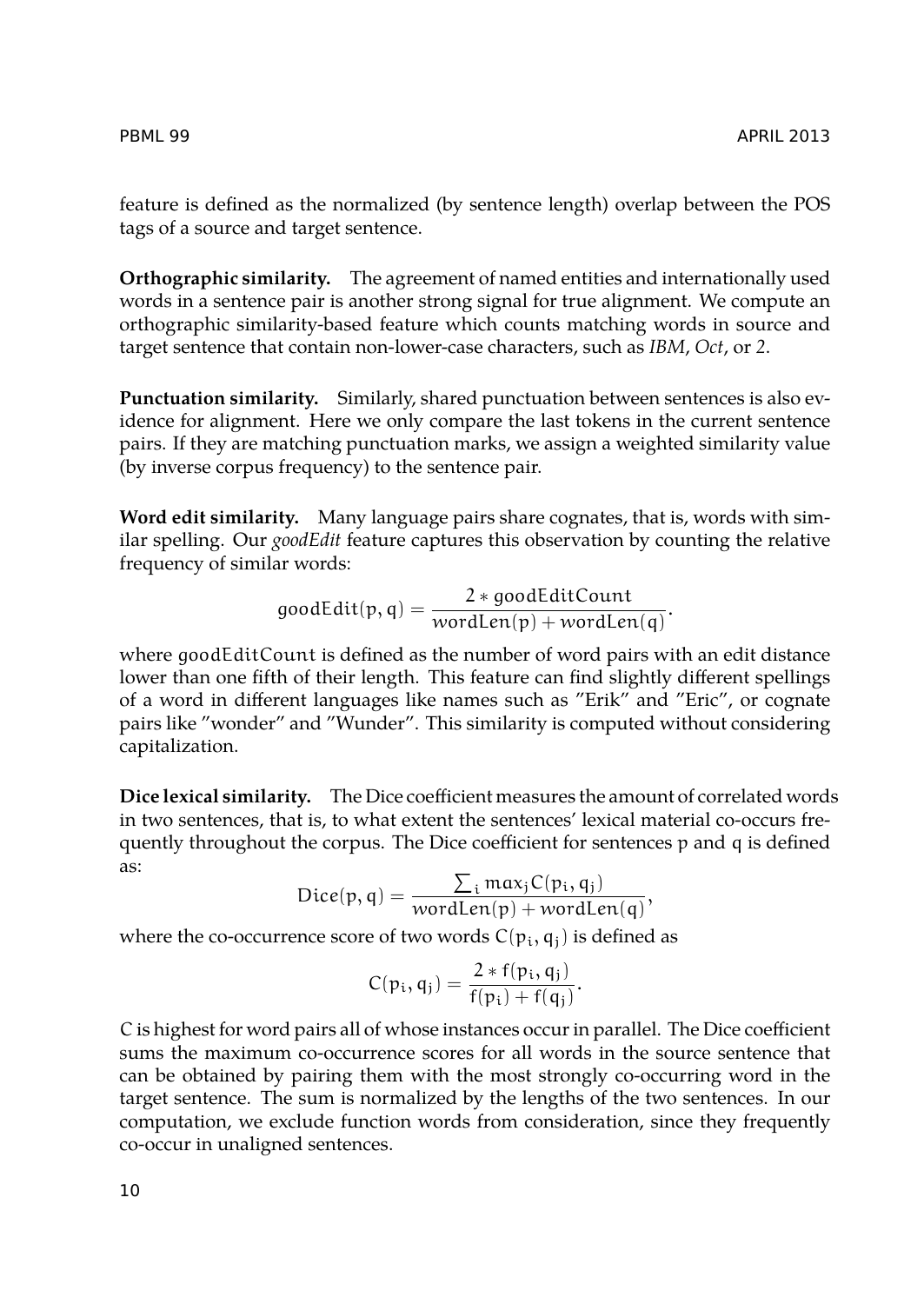**Markov sequence feature.** Our last feature expresses the first-order Markov dependency between subsequent sentence pairs in a corpus. It is defined to be the label of the preceding pair, i.e. the sequence feature of  $(n;m)$  is equal to the label of the preceding pair (n-1;m-1). This Markov feature is crucial for our model, since it captures the regularity that subsequent observations are likely to share the same label.

**Feature computation.** As described in Section 3, our model assigns six labels to observations that represent different sentence alignment configurations. Obviously, decisions among labels like **T** and **S2** (1:1 vs. 2:1 alignment) require access to features not only of the current observation but also of adjacent observations.

For this reason, the feature set for an observation  $(p;q)$  consists not only of the feature values for  $(p;q)$  itself, but also of the feature values for the four observations that concern the two previous sentences among the source and target sentences and which can have an impact on the label choice:  $(p-1;q)$ ,  $(p-2;q)$ ,  $(p;q-1)$  and  $(p;q-2)$ . When choosing a label [for an observation, the model takes all of these](http://opus.lingfil.uu.se/OpenSubtitles_v2.php) feature "groups" into account. We see that in practice, every feature groups inde[ed correlates strongly with](http://www.opensubtitles.org/) one label. For example, the model learns that the label **S2** is tightly related with the feature group for (p-1;q).

#### **4. Experiments**

## **4.1. Data**

We evaluate our work on two datasets. The first one is Tiedemann's (2009) Open-Subtitles corpus (opus.lingfil.uu.se/OpenSubtitles\_v2.php) which consists of parallel subtitles extracted from the on-line subtitle provider www.opensubtitles.org/. The parallel data contain over a million translations of movie files in 54 languages. For the language pair German-English, there are 3.4 million sentence pairs comprising 42.8 million tokens. At first glance, the alignment of movie subtitles appears to be a simple problem, since subtitle files contain time stamps that indicate the time of the acoustic appearance of each sentence. (Tiedemann, 2007) has used th[is information to](http://www.gutenberg.org) [auto](http://www.gutenberg.org)matically align sentences for the Ope[nSubtitles corpus. Howev](http://gutenberg.spiegel.de)er, this time information is imp[erfect, and movie subtitles exhibit other kinds of n](http://www.nlpado.de/~sebastian/data/tv_data.shtml)on-parallelism that make alignment more difficult. Non-parallelism arises from insertions (e.g. of scene descriptions), omissions (e.g., due to compression, language differences, or cultural differences), or other complex mappings (e.g., due to subtitling traditions or special application areas such as subtitles for the hearing impaired that need extra information about sounds).

The second dataset is a parallel corpus of 115 19-th century novels and stories in English and German. The novels are part of the Project Gutenberg (www.gutenberg. org) (English) and Projekt Gutenberg-DE (gutenberg.spiegel.de) (German) and are available from www.nlpado.de/~sebastian/data/tv\_data.shtml. As the texts are lit-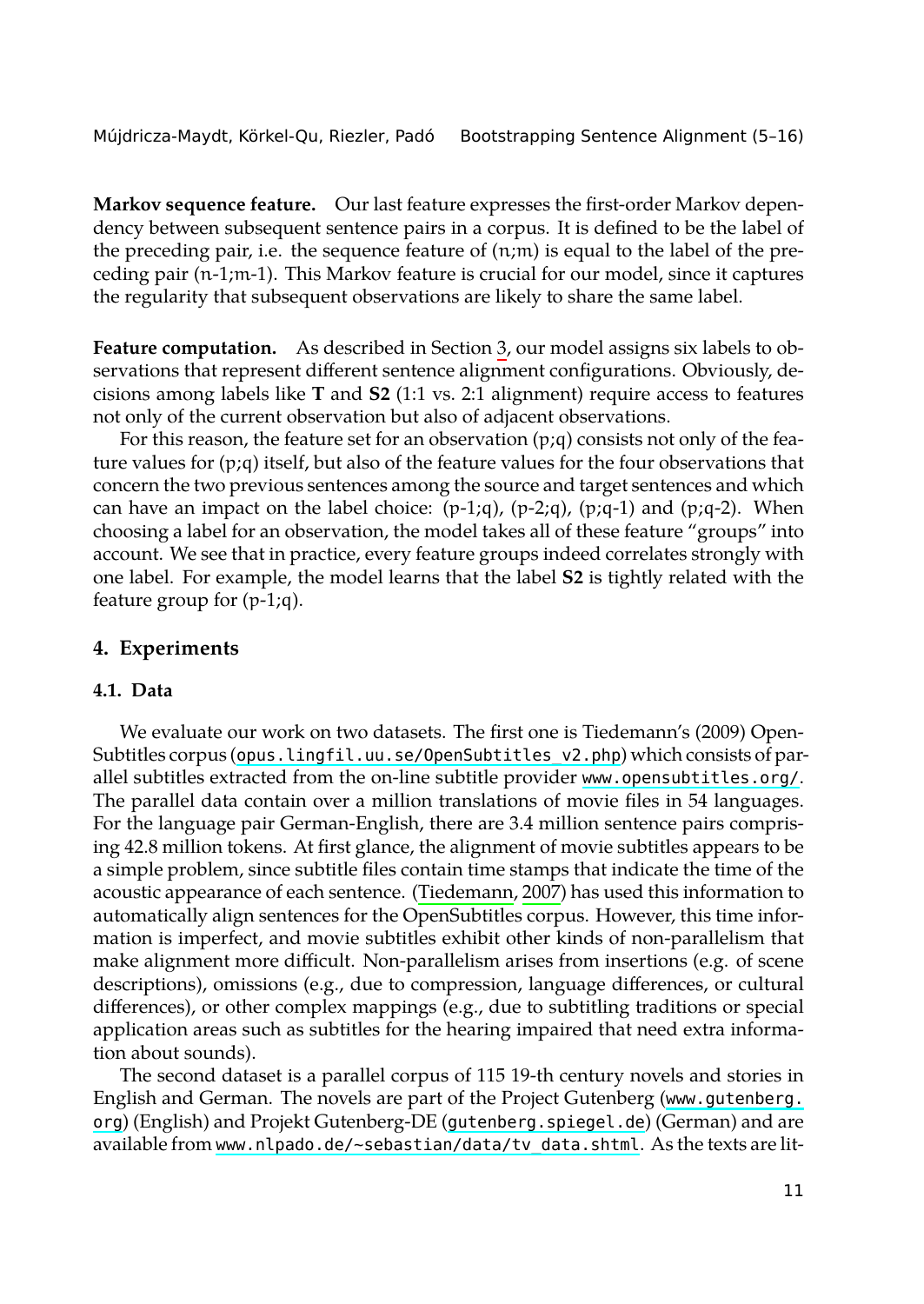### PBML 99 APRIL 2013

erary translations, they show a lot of freedom in verbalization. It is also the case that the sentences are on average much longer in novels than in movie subtitles. Sentences in the Gutenberg corpus are on average 25.2 words long. This is more than three times longer than in the OpenSubtitles texts with an average of 7.5 words per sentence. Another source of variability is automatic sentence boundary detection, which leads to typical mistakes in sentence detection which produce  $n : m$  alignments  $(n, m > 1)$ . The percentage of such n : m alignments is higher than in the OpenSubtitles corpus.

### **4.2. Experiment design**

For training, *CRFalign* uses *Wapiti* with default meta-parameter settings, except for posterior decoding at labeling time. On the movie subtitle dataset, we use 309 English–German movie pairs from the OpenSubtitles corpus as training set. For evaluation, we manually aligned the German and English subtitles for 6 movies. The annotation guidelines allowed 1:1, 1:n, n:1 and m:n alignments, stating that sentences, or sentence sequences, respectively, should only b[e aligned if the passages expressed ex](http://opus.lingfil.uu.se/OpenSubtitles_v2.php)[actly or a](http://opus.lingfil.uu.se/OpenSubtitles_v2.php)l[most exactly the s](#page-11-2)ame content. This guideline was mostly uncontroversial. The tr[ain and test data for the Gutenberg da](http://mokk.bme.hu/resources/hunalign/)t[aset consist of 11](#page-11-1)2 novels for training and 3 for testing. The test data set was manually annotated following the OpenSubtitles annotation guidelines.

To evaluate the predictions of our *CRFalign* system for each of the 6 and 3 manually [aligned file pairs for OpenSubtitles and Gu](http://sourceforge.net/projects/gargantua/)t[enberg data respect](#page-10-7)i[vely,](#page-10-7) we compute the standard evaluation measures precision  $(P)$ , recall  $(R)$  and  $F_1$ -measure  $(F)$ . We use the following state-of-the-art sentence alignment tools. On the OpenSubtitles corpus, we deploy the original OpenSubtitles alignments (opus.lingfil.uu.se/OpenSubtitles \_v2.php) (Tiedemann, 2007) (*OPUS*). This dataset was also sentence-aligned with *Hunalign* (mokk.bme.hu/resources/hunalign) (Varga et al., 2005), an unsupervised alignment system that combines length-based alignment with word-alignment filtering. On the Gutenberg corpus, *OPUS* is not available since it relies on time stamp information. Therefore we aligned this data, in addition to *Hunalign*, with *Gargantua* (sourcef[or](#page-8-0)ge.net/projects/gargantua/) (Braune and Fraser, 2010), another stateof-the-art unsupervised sentence alignment tool. Our own system, which we call *CRFalign*, makes its predictions on the basis of these systems for each sentence-pair within the generated diagonals. Recall that for test files we do not prune the diagonals at all, which leads to (a priori) independent predictions for each diagonal. In the case of conflicts (about 5% of predictions), conflicts are resolved by preferring longer alignment chains over shorter ones.

#### **4.3. Experimental results**

Table 1 shows a comparative evaluation of state-of-the-art sentence aligners with our discriminative learner trained on machine labeled output of the respective systems.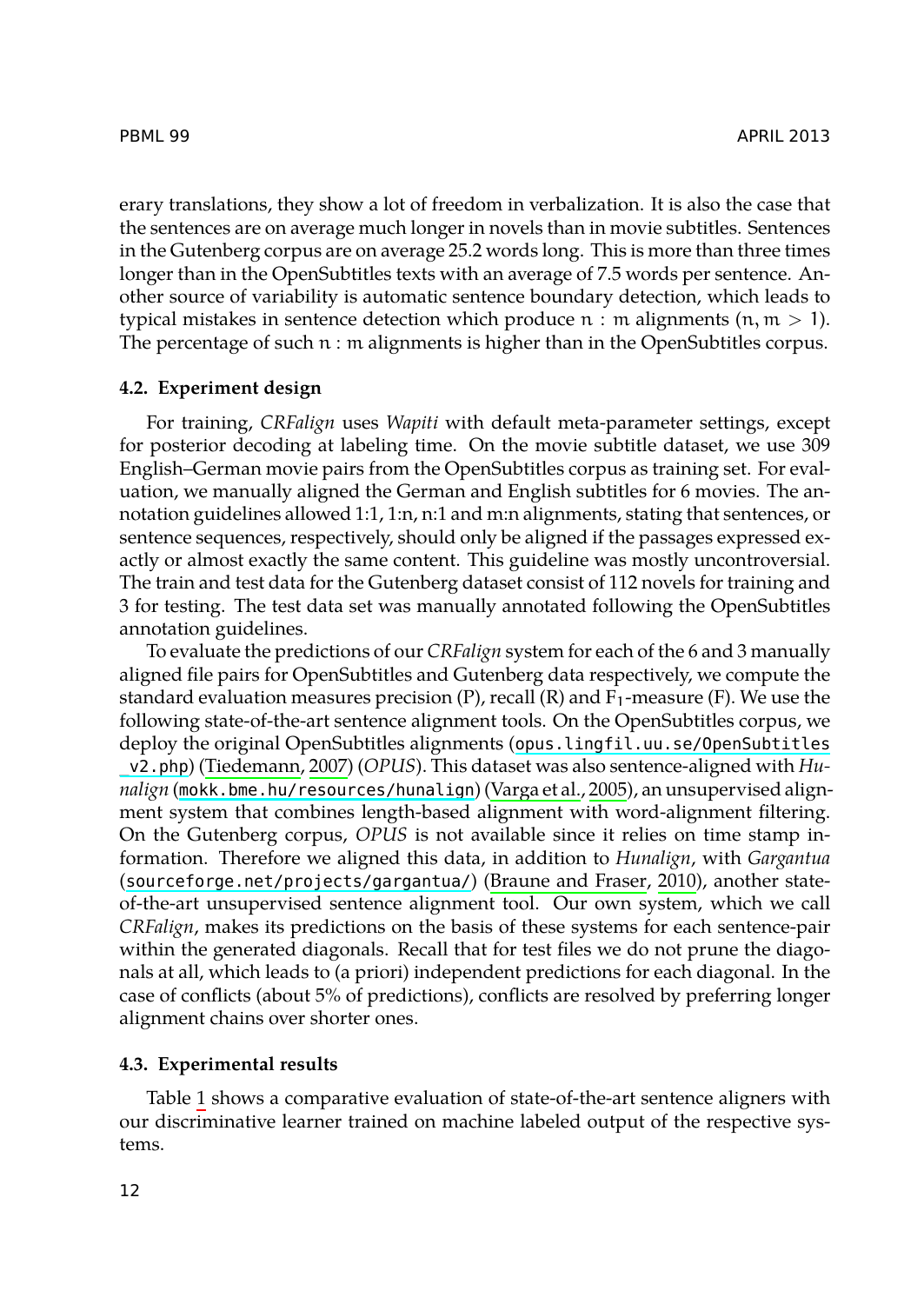| OpenSubtitles corpus |                        |                      |                      |                      |                 |  |  |  |
|----------------------|------------------------|----------------------|----------------------|----------------------|-----------------|--|--|--|
| OPUS                 |                        |                      | Hunalign             |                      |                 |  |  |  |
| P                    | R                      | F                    | P                    | R                    | F               |  |  |  |
| 74.64                | 73.47                  | 74.05                | 92.27                | 91.48                | 91.87           |  |  |  |
| $OPUS + CRFalign$    |                        |                      | $Hundign + CRFalign$ |                      |                 |  |  |  |
| 97.59 <sup>*</sup>   | $85.69*$               | $91.26*$             | $95.51^*$            | 87.95*               | 91.58           |  |  |  |
| Gutenberg corpus     |                        |                      |                      |                      |                 |  |  |  |
| Gargantua            |                        |                      | Hunalign             |                      |                 |  |  |  |
| P                    | R                      | F                    | P                    | R                    | F               |  |  |  |
| 90.70                | 89.86                  | $90.28$ <sup>*</sup> | 74.64                | 77.76                | 76.17           |  |  |  |
|                      | $Gargantua + CRFalign$ |                      | $Hundign + CRFalign$ |                      |                 |  |  |  |
| 91.94                | $76.64*$               | 83.60 <sup>*</sup>   | $91.08$ *            | $72.22$ <sup>*</sup> | $80.56^{\circ}$ |  |  |  |

<span id="page-8-0"></span>*Table 1. Precision (P), Recall (R), and F*1*-score (F) on OpenSubtitles (top) and Gutenberg (bottom) data for state-of-the-art sentence aligners OPUS, Gargantua, and Hunalign, compared to our CRFalign discriminative sentence aligner trained on the machine labeled output of the respective systems. A statistically significant difference between systems is indicated by ∗ (p* < *0.05).*

We find that in every single case, precision is significantly improved by bootstrapping the discriminative learner *CRFalign* compared to the original machine-labeled data. Thus, CRFalign consistently acts like a filter that learns to recognize reliable sentence alignment pattern in the output of other aligners. The impact on Recall is more varied: it rises significantly for *OPUS*, drops somewhat for *Hunalign*, and decreases substantially for *Gargantua*. This indicates that the filter is not able to recognize all valid alignment pattern. In the case of Gargantua, F-Score decreases over the initial alignment, however, it increases significantly in most other cases.

We also compared CRFalign against *Hunalign*'s capability to refine its initial alignments in a realignment step (option -realign). *Hunalign*'s realignment results in the following scores (Precision / Recall / F1-measure): 91.14% / 90.73% / 90.93%, and 75.21% / 78.08% / 76.62% on OpenSubtitles and Gutenberg data respectively. Results on OpenSubtitles are slightly lower than the original *Hunalign* alignment scores; the differences on Gutenberg are not statistically significant. These results are lower than the results obtained by realignment via bootstrapping with *CRFalign*.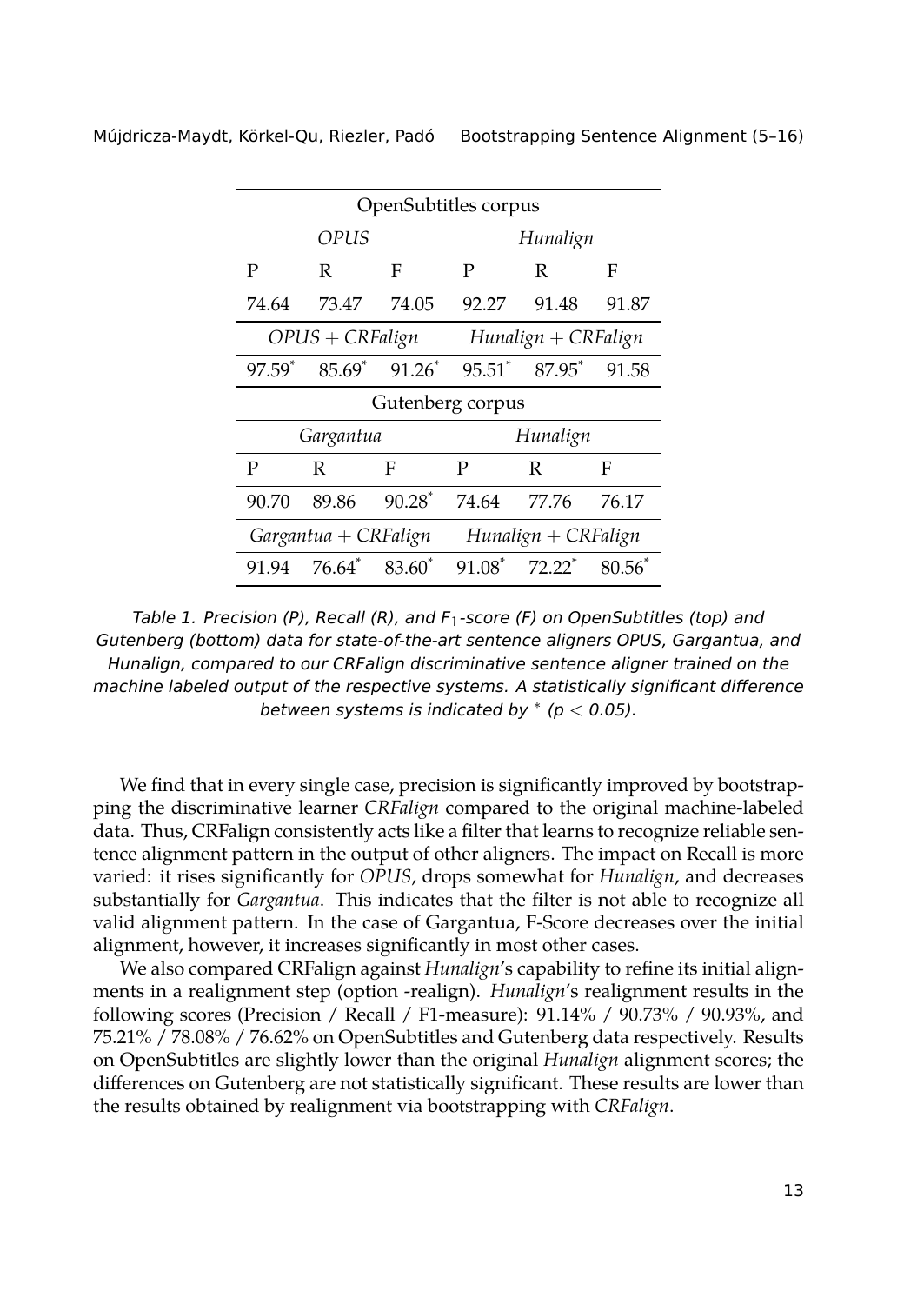| PBML 99 | <b>APRIL 2013</b> | __ |
|---------|-------------------|----|
|         |                   |    |

<span id="page-9-0"></span>

|                          | OpenSubtitles corpus |          | Gutenberg corpus |          |
|--------------------------|----------------------|----------|------------------|----------|
| $CRFalign +$             | OPUS                 | Hunalign | Gargantua        | Hunalign |
| all                      | 92.17                | 92.22    | 84.46            | 79.93    |
| -Markov sequence feature | 71.83                | 60.40    | 55.07            | 54.28    |
| -Dice lexical similarity | 86.61                | 86.78    | 77.98            | 74.43    |
| -length ratio            | 88.83                | 90.11    | 77.31            | 76.00    |
| -word edit similarity    | 91.50                | 91.85    | 83.40            | 80.09    |
| -punctuation similarity  | 91.81                | 91.64    | 83.73            | 79.48    |
| -position ratio          | 92.48                | 92.45    | 84.04            | 80.05    |
| -orthographic similarity | 91.51                | 92.49    | 84.59            | 80.42    |
| -POS similarity          | 91.55                | 92.69    | 84.75            | 81.35    |

*Table 2. F-Scores after removing different features the CRFalign feature set.*

Furthermore, we investigate the contribution of each feature by ablation, i.e. by leaving out each feature in turn. Table 2 shows the results. Removed features are listed in descending order of their influence on F-score. The analysis shows that the most important individual feature in our feature set is the Markov feature. This feature represents the essential sequential characteristic of our data. Other features contribute to the performance to various, but much smaller, degrees. Most features complement each other so that a cumulative improvement is generally achieved by using all features in the model.

## **5. Conclusion**

This paper has presented an approach sentence alignment that piggybacks on the output of state-of-the-art sentence aligners for bootstrapping a discriminative sentence aligner from machine labeled data. The semi-supervised nature of our approach allows us to aim for high precision alignments while still obtaining improved F-score without the need for manual alignment. Our approach is language- and domain independent and even applicable to datasets with varying degree of parallelism. As shown in the feature ablation experiment, the only language-dependent feature (POS agreement) contributes nearly nothing to overall quality. Our approach addresses the problem of searching a large space of possible sentence alignments by employing a moving window of 50 sentences above and 50 sentences below a diagonal of 1-to-1 alignments. This makes our approach feasible for large datasets even in the absence of paragraph breaks. Finally, the features used in our approach are efficiently computable offline, so that the additional burden of discriminative re-alignment becomes worthwhile if high precision alignments are desired.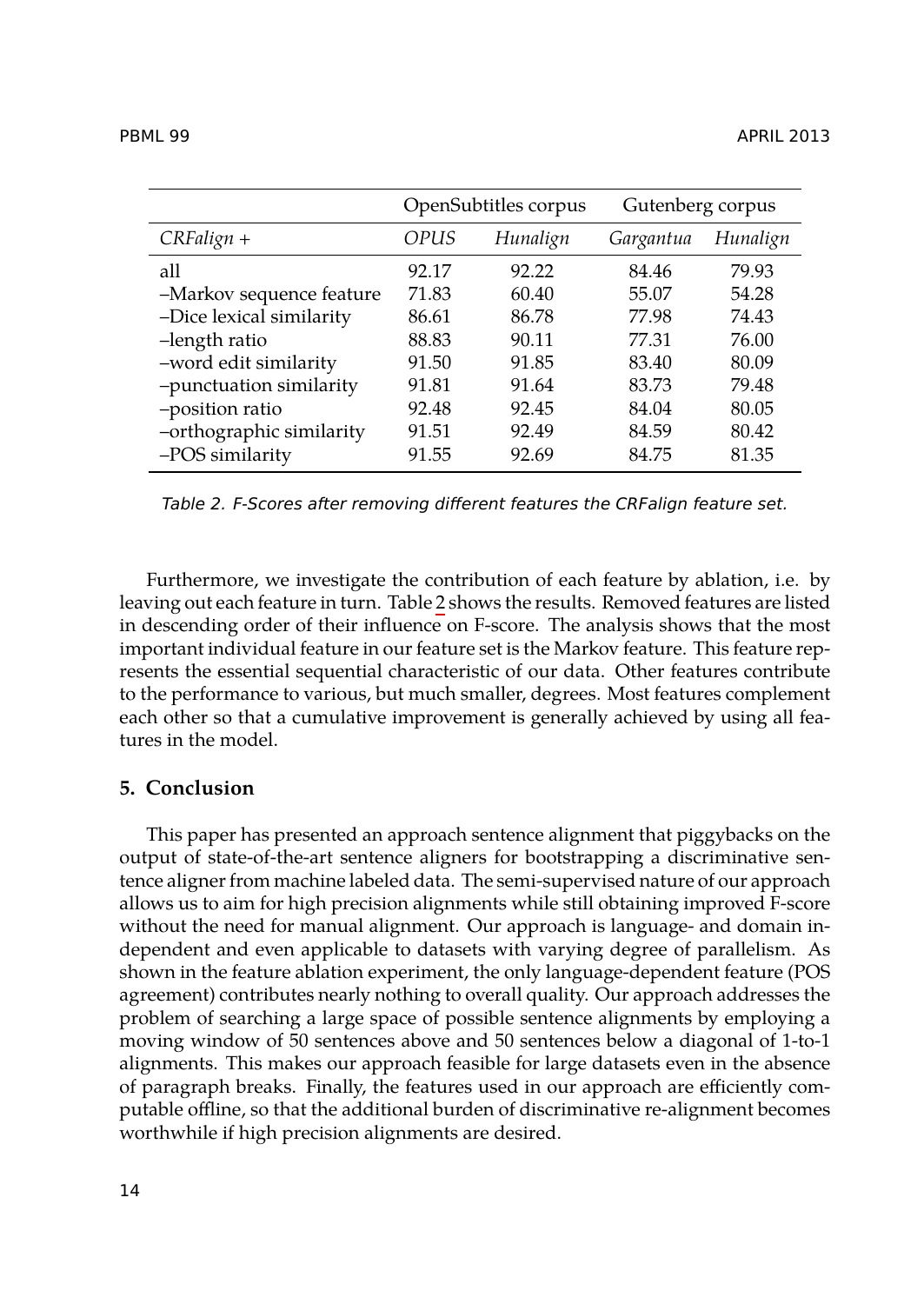## **Bibliography**

- <span id="page-10-3"></span>Bannard, Colin and Chris Callison-Burch. Paraphrasing with bilingual parallel corpora. In *Proceedings of the Annual Meeting of the Association for Computational Linguistics*, pages 597–604, Ann Arbor, MI, 2005.
- <span id="page-10-12"></span>Blunsom, Phil and Trevor Cohn. Discriminative word alignment with conditional random fields. In *Proceedings of the joint conference of the International Committee on Computational Linguistics and the Association for Computational Linguistics (COLING-ACL'06)*, pages 65–72, Sydney, Australia, 2006.
- <span id="page-10-7"></span>Braune, Fabienne and Alexander Fraser. Improved unsupervised sentence alignment for symmetrical and asymmetrical parallel corpora. In *Proceedings of the 23rd International Conference on Computational Linguistics (COLING'10)*, pages 81–89, Beijing, China, 2010.
- <span id="page-10-8"></span>Gale, William A. and Kenneth W. Church. A program for aligning sentences in bilingual corpora. *Computational Linguistics*, 19(1):75–102, 1993.
- <span id="page-10-2"></span>Gao, Jianfeng, Jian-Yun Nie, and Ming Zhou. Statistical query translation models for cross language information retrieval. *ACM Transactions on Asian Language Information Processing*, 5(4):323–359, 2006.
- <span id="page-10-0"></span>Koehn, Philipp. *Statistical Machine Translation*. Cambridge University Press, 2010.
- <span id="page-10-1"></span>Kraaij, Wessel, Jian-Yun Nie, and Michel Simard. Embedding web-based statistical translation models in cross-language information retrieval. *Computational Linguistics*, 29(3):381–419, 2003.
- <span id="page-10-11"></span>Lavergne, Thomas, Olivier Chappé, and François Yvon. Practical very large scale CRFs. In *Proceedings of the 48th Annual Meeting of the Association for Computational Linguistics (ACL'10)*, pages 504–513, Uppsala, Sweden, 2010.
- <span id="page-10-9"></span>Lu, Bin, Banjamin K. Tsou, Jingbo Zhu, Tao Jiang, and Oi Yee Kwong. The construction of a chinese-english patent parallel corpus. In *Proceedings of the MT Summit XII*, pages 17–24, Ottawa, Canada, 2009.
- <span id="page-10-10"></span>Moore, Robert. Fast and accurate sentence alignment of bilingual corpora. In *Proceedings of the 5th Conference of the Association for Machine Translation in the Americas (AMTA'02)*, pages 135–144, Tiburon, CA, 2002.
- <span id="page-10-6"></span>Munteanu, Dragos Stefan and Daniel Marcu. Improving machine translation performance by exploiting non-parallel corpora. *Computational Linguistics*, 31(4):477–504, 2005.
- <span id="page-10-4"></span>Resnik, Philip and Noah A. Smith. The web as a parallel corpus. *Computational Linguistics*, 29 (3):349–380, 2003.
- <span id="page-10-13"></span>Schmid, Helmut. Probabilistic part-of-speech tagging using decision trees. In *Proceedings of the International Conference on New Methods in Language Processing*, Manchester, UK, 1994.
- <span id="page-10-5"></span>Smith, Jason R., Chris Quirk, and Kristina Toutanova. Extracting parallel sentences from comparable corpora using document level alignment. In *Proceedings of Human Language Technologies: The 11th Annual Conference of the North American Chapter of the Association for Computational Linguistics (NAACL-HLT'10)*, pages 403–411, Los Angeles, CA, 2010.